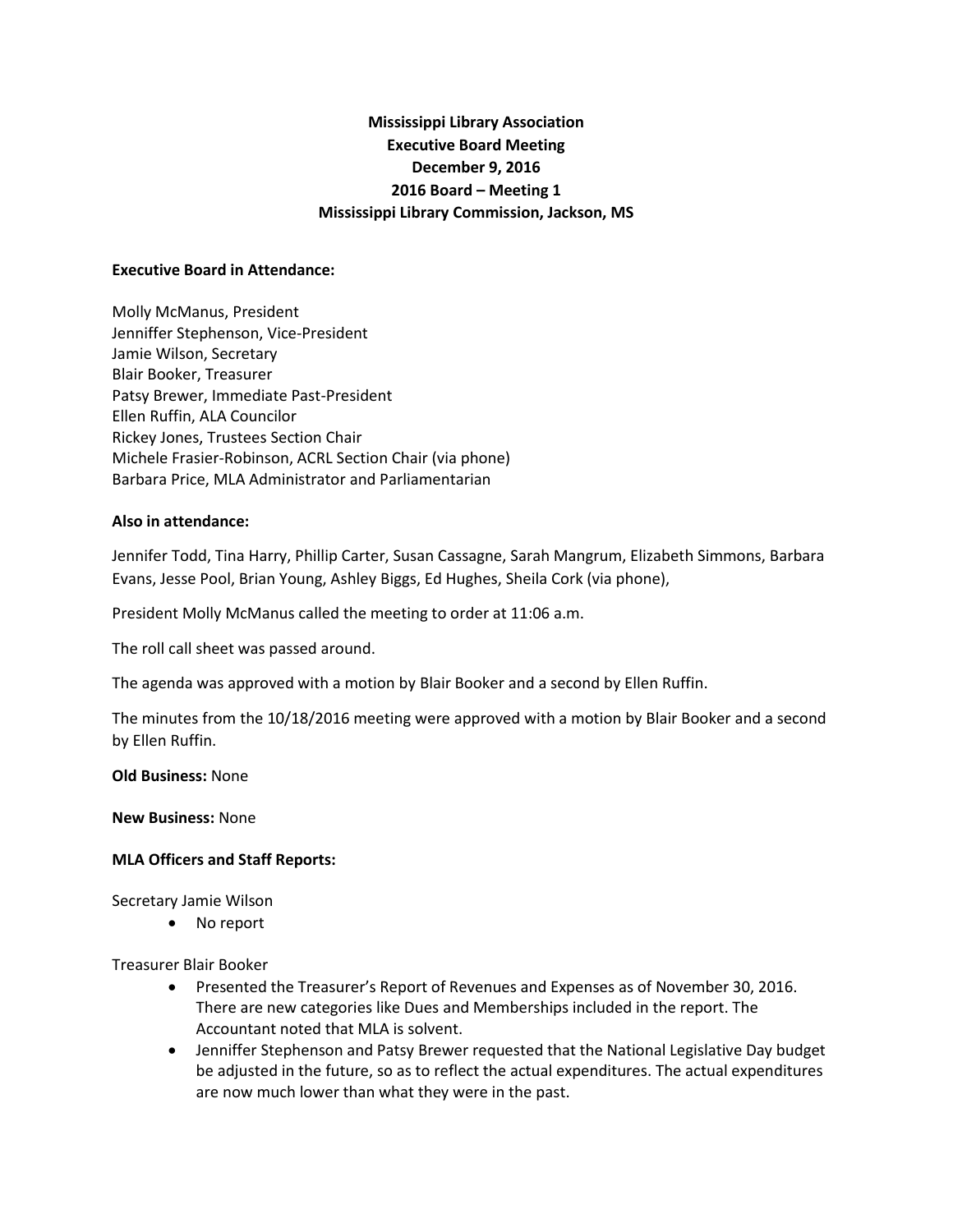Molly McManus asked if the report could be changed to start and end during the calendar year, and Barbara Price noted that the accountant already plans to start doing this in January 2017.

President Molly McManus

- Barbara Price Retirement: Molly McManus presented Barbara Price, outgoing MLA Administrator, with a retirement plaque and roses. Barbara Price was recognized for her service to MLA and career.
- MLA Administrator Advertisement: The MLA Administrator position has been posted to the MLA listserv and the MLA website. Although interest has been expressed in the position, no applications have been submitted. Molly McManus asked for MLA members to spread the word about the position.
- MLA Administrator Position Description: Molly McManus asked that the MLA Administrator position description be ratified.
	- $\circ$  Motion: A motion was made by Jamie Wilson to ratify the MLA Administrator position description and Rickey Jones seconded. The motion passed.
		- Molly McManus asked Jamie Wilson to work with the Web Committee to update the MLA Handbook with the changes to the position description.
- Advocacy Committee: Jennifer Smith, as the ad-hoc Advocacy Committee Chair, requested that the committee become an official committee.
	- o Motion: Jenniffer Stephenson made a motion for the Advocacy Committee to become a permanent committee and to add the committee to the MLA Handbook. Ellen Ruffin seconded. The motion passed.
		- Jamie Wilson will work with the Web Committee to make the appropriate changes to the MLA Handbook.
- National Library Legislative Day: The National Library Legislative Day will be held May 1-2, 2017, and it will once again be held at the Liaison Hotel in Washington, D.C.
	- $\circ$  Susan Cassagne updated the group on the rates and the availability of a government rate at the hotel.
	- $\circ$  The group noted that the three attendees from MLA would likely stay Sunday-Wednesday.

Vice-President Jenniffer Stephenson

- MLA Conference Review: Reported that the MLA Conference in Vicksburg in October went well.
	- o The profit is estimated to be \$11,000-\$12,000.
	- $\circ$  Once the LSTA grant is applied for and received, additional funds will be received to offset conference costs.
	- $\circ$  Jenniffer Stephenson will submit information about the conference to Tina Harry for inclusion in the next *Mississippi Libraries*.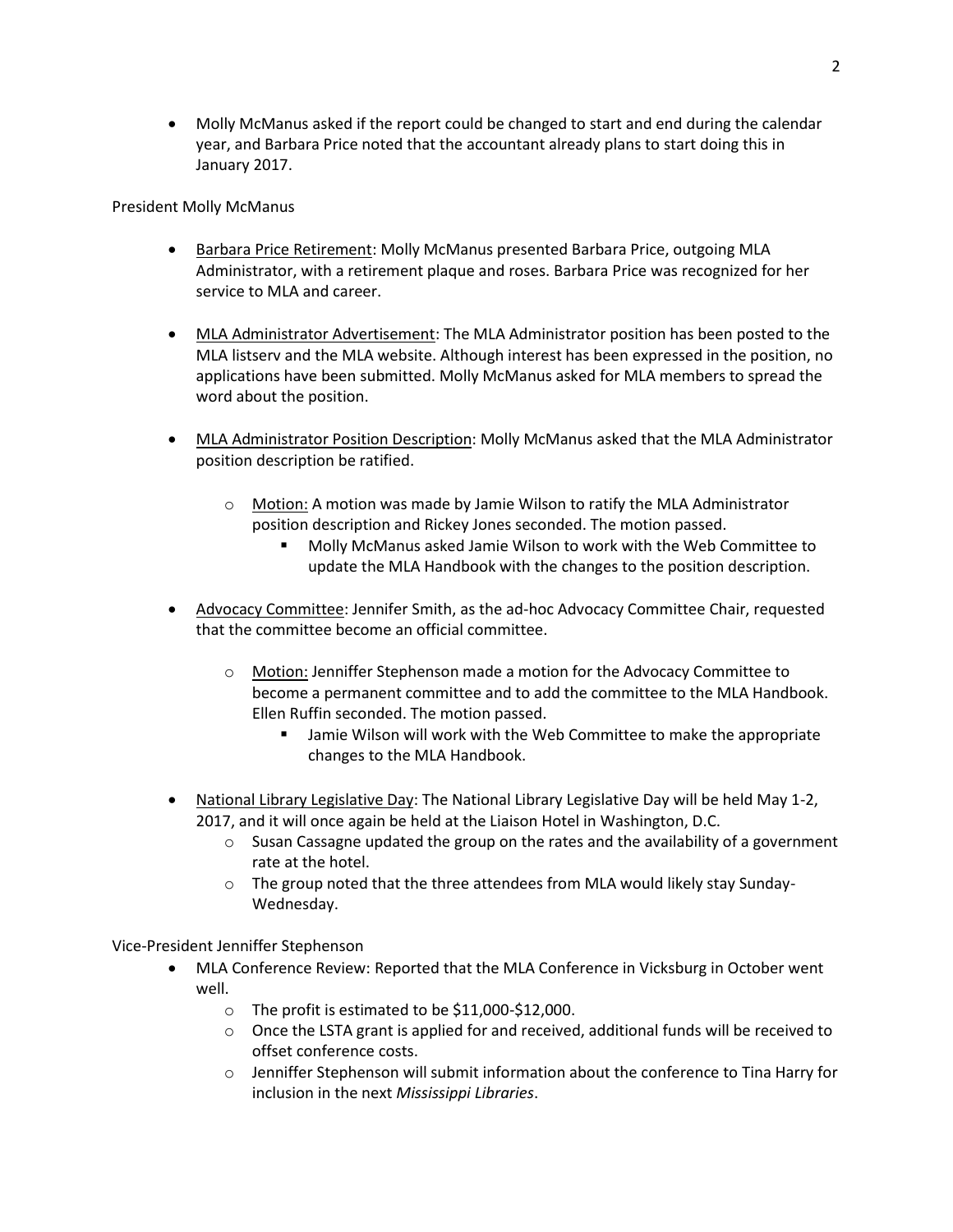o Membership dues are up compared to what was budgeted, and there were 70 firsttime attendees at the conference.

Past-President Patsy Brewer

 Announced that the Past Presidents Breakfast was successful. The Past Presidents Award was presented to Audrey Beach at the conference.

MLA Administrator Barbara Price

- Reported that 83 CEU certificates were sent out after the conference.
- There were two items left from the Silent Auction that could be saved for next year.
- Barbara Price has been receiving bids for the upcoming MLA conferences from the RFP process.
- Barbara Price is working to organize files in preparation for the new MLA Administrator.

## ALA Councilor Ellen Ruffin

- Reported that there is a grant available from the ALA Public Programs Office, and she is encouraging applications from Mississippi libraries.
- Ellen Ruffin is encouraging applications for the Scholastic Library Publishing Award. The annual award consists of \$1,000 and a 24k gold-framed citation presented to a librarian whose "unusual contribution to the stimulation and guidance of reading by children and young people" exemplifies outstanding achievement in the profession. The deadline is February 3, 2017.
- Ellen Ruffin will be attending ALA Midwinter in January in Atlanta.

## SELA Councilor Melissa Dennis

 The Board discussed the term for the SELA Councilor, and it was stated that the SELA Councilor is a four-year term. Melissa Dennis is in her third year out of four-year term. March 2017 will be the time to elect a new SELA Councilor.

MLC Executive Director Susan Cassagne

- Expressed appreciation to MLA for agreeing to the lawn party for the 2017 State Library Legislative Day.
- Noted that advocacy needs to come from MLA, not MLC. Stressed the importance of MLA performing advocacy because public libraries depend on the State library budget.
- The Governor's budget recommendation for fiscal year 2018 was released in November, and it called for a \$197,000 reduction in MLC's budget. The State Joint Legislative Budget Committee's recommendation was released in December with a \$348,000 cut, which equates to 3% of MLC's budget.
- Reported that the education enhancement funds were currently \$40,000 short, and the funds are on track to be \$100,000 short by the end of the fiscal year.
- Travel at MLC has been cut in half.
- Molly McManus noted that many state library advocacy organizations have paid lobbyists to help with funding issues and it is something the Board will discuss later in the meeting.

#### **Section Reports:**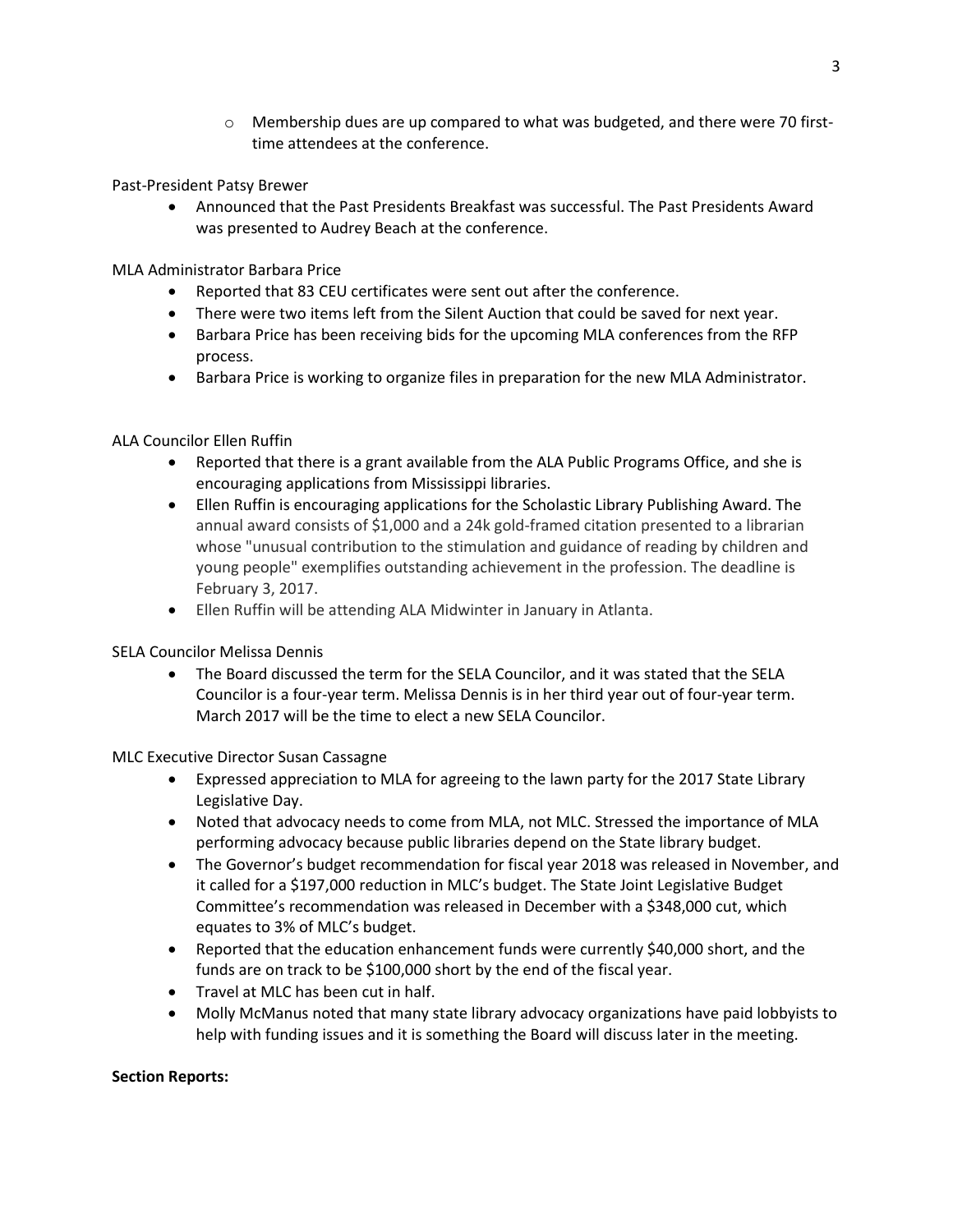ACRL Libraries: Michele Frasier-Robinson reported that Mary Beth Applin will be the new MLA-ACRL Chair. Vice Chair and Secretary elections are underway. The Conference session went well and helped attendees get a better understanding of the ACRL Framework.

School Libraries: Elizabeth Simmons reported on behalf of Venetia Oglesby that the annual report was submitted.

Special Libraries: Sheila Cork was introduced via phone as the new Chair. The annual report had been submitted.

Trustee Section: Rickey Jones reported that he is in preliminary talks with Jenniffer Stephenson to host talks around Mississippi about the role of Trustees. Molly McManus thanked him for his efforts and service to MLA.

## **Roundtables and Committees Reports:**

## Mississippi Libraries:

- Tina Harry reported that EBSCO has proposed inclusion of *Mississippi Libraries* in its EBSCO Discovery Service indexing. The Board agreed that this was a good idea.
	- o Motion: Molly McManus moved to take the recommendation of the *Mississippi Libraries* editor to include *Mississippi Libraries* in the EBSCO Discovery Service. Blair Booker seconded. The motion passed.
- The Winter issues of *Mississippi Libraries* is forthcoming, but Tina Harry is waiting to get the membership survey information and conference recap.
- Tina Harry presented revisions to Chapter 6 of the MLA Handbook. Changes included:
	- o Striking information about the Coordinating Committee
	- o Striking information about advertising since it now irrelevant with *Mississippi Libraries* in the online format.
	- o Motion: Blair Booker moved to accept the recommendation by Tina Harry to update Chapter 6 of the MLA Handbook with the revisions presented. Patsy Brewer seconded. The motion passed.
		- **Jamie Wilson will update the MLA Handbook with the changes.**

## Ad Hoc Outreach Committee:

- On behalf of the committee, Phillip Carter recommended that the Outreach Committee should become a permanent committee.
	- o Motion: Jenniffer Stephenson moved to adopt the Outreach Committee as a permanent part of the Mississippi Library Association with the recommendation of the Ad Hoc Outreach Committee for the committee's purpose, organization, and duties. Rickey Jones seconded. The motion passed.
		- Jamie Wilson will update the MLA Handbook to add the Outreach Committee as a permanent committee.

## Fiscal Management Committee:

 Patsy Brewer reported that Regions Bank needed the Articles of Corporation for MLA from 1967 in order to open the iShares account. She was able to purchase a copy of the Articles for a fee of \$68.00 from the Mississippi Secretary of State's Office. The Articles of Corporation were presented to Regions Bank.